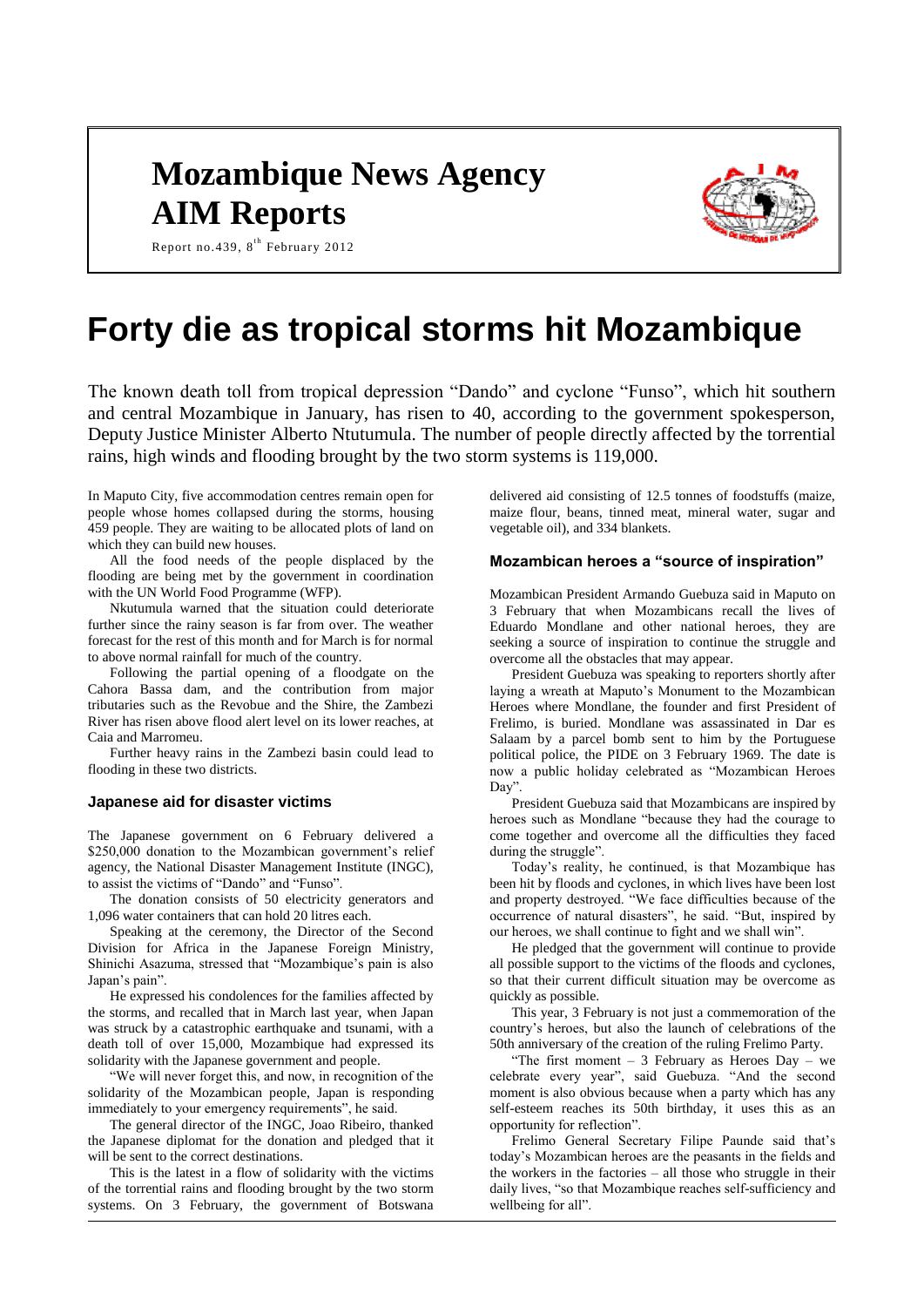## **President receives US business mission**

President Armando Guebuza on 6 February received a business mission from the United States, which is interested in projects for investment in the area of energy.

The mission is coordinated by the US Assistant Secretary of State for African Affairs, Johnnie Carson. After the audience with President Guebuza, he told reporters that the mission wants to look at investment opportunities that will increase Mozambique's capacity to generate electricity.

"We had a very receptive meeting with the President", he said. "This delegation includes eight executives from companies in the areas of transformation and transmission of electricity in the United States, to discuss the best ways of cooperating in this area".

This mission will be in Mozambique until 17 February. It hopes to look at how American energy companies might invest in setting up new power stations to meet the needs for safe and low cost electricity in Africa. The delegation will also visit Tanzania, Nigeria, Ghana and Kenya.

Among the companies on the mission are Anadarko Petroleum (which has made major natural gas discoveries off the coast of the northern Mozambican province of Cabo Delgado), Caterpillar, Chevron, Energy International, General Electric, Pike Enterprises, Strategic Urban Development Alliance LLC, Symbion and Zanbato Group.

## **Tripartite cooperation with US and Brazil**

Mozambican, Brazilian and United States technical staff are to work together to improve Mozambique's performance in food security, agriculture and health, under a declaration of intent signed by the three governments in Maputo on 23 January.

Signing the document were Mozambique's Deputy Foreign Minister, Henrique Banze, and the Brazilian and American ambassadors, Antonio Sousa e Silva and Leslie Rowe.

At the same occasion the Mozambican and Brazilian governments signed a bilateral adjustment to the "Project for Technical Support for Nutrition and Food Security Programmes in Mozambique". This is valued at \$1.68 million and also has financial support from the US government to the tune of \$1.1 million.

Speaking at the ceremony, Banze said that the staff from the three countries will work together to identify areas of intervention in agriculture and health and then draw up projects to be implemented in Mozambique.

For her part, Rowe said that success in the fight against HIV/AIDS, improved food security, and increased rural incomes demand technical solutions and knowledge.

"The technical cooperation between the USA, Brazil and Mozambique can greatly benefit each of us in our search to find solutions for the various challenges in health and agriculture", she said.

Rowe added that part of the work has already begun, since the US and Brazil are collaborating with the Mozambican Agricultural Research Institute (IIAM) and the Ministry of Education in a programme of vegetable production and school meals.

The IIAM has also worked with the US and the Brazilian Agricultural Research Company (EMBRAPA) to set up a platform for agricultural research and technological innovation in collaboration with other national research institutes.

In the health area, the ambassador stressed that the work will concentrate on the logistical system to ensure the distribution of anti-retroviral drugs and other essential medicines, and on improving the monitoring and assessment systems.

"The United States and Brazil will also increase the training opportunities for Mozambican doctors", she added.

Sousa e Silva said that one of the goals of the partnership in agriculture is to build the capacity of the staff already working at the IIAM in soil analysis in order to improve productivity.

"The idea is to train up the IIAM technical staff so that they can improve their performance and bring solutions for improving production and productivity", he stressed. "All this activity is designed so that it will have an impact on other projects". He was thinking in particular of "Pro-Savana", which is an agricultural partnership between Mozambique, Brazil and Japan.

The Brazil-USA-Mozambique declaration of intend is tied to the "Mozambique Platform for Agricultural and Livestock Research and Technological Innovation", which involves collaboration between national and international research centres, in order to speed up the transfer of modern agricultural production technologies.

The Platform is budgeted at a total of \$13 million over the next three years. The US will provide \$8.8 million and Brazil \$4.2 million. The Mozambican government will contribute by providing the research premises, the researchers and experts, and operational support.

The implementing agencies for the three year cooperation programme are the Mozambican Health and Agriculture Ministries, The US Agency for International Development (USAID), and the Brazilian Cooperation agency.

## **Tripartite anti-piracy agreement signed**

The Mozambican, South African and Tanzanian governments have established a mechanism to coordinate their efforts to fight against piracy and other illicit activities on the high seas.

To this end, the Defence Ministers of the three countries, Filipe Nyussi of Mozambique, Lindiwi Sisulu of South Africa and Hussein Mwinyi of Tanzania, signed a tripartite memorandum of understanding on 7 February in Dar es Salaam.

According to the Mozambican Defence Ministry, the memorandum is also intended to promote the territorial integrity of the three countries, and peace, stability and the well-being of their peoples.

The three countries are already cooperating in joint maritime patrols, to ensure the safety of shipping and protect the resources of the Mozambique Channel. The new memorandum is intended to improve levels of security in the waters of the signatory countries.

There have been several attacks by gangs of Somali pirates off the coasts of Tanzania and Mozambique. The southernmost raid was on 27 December 2010, when pirates hijacked the Beira-based shipping boat the "Vega 5", operated by the company Pescamar, off the coast of the southern Mozambican province of Inhambane, and took hostage its crew of 24 (19 Mozambicans, three Indonesians and two Spaniards).

The pirates took the "Vega 5" to Somalia where they converted it into a pirate mother ship, and used it for attacks on merchant shipping in the Arabian Sea. An anti-pirate patrol of the Indian navy engaged the "Vega 5" in a gun battle in March 2011, captured 61 of the pirates, and rescued 13 members of the original crew.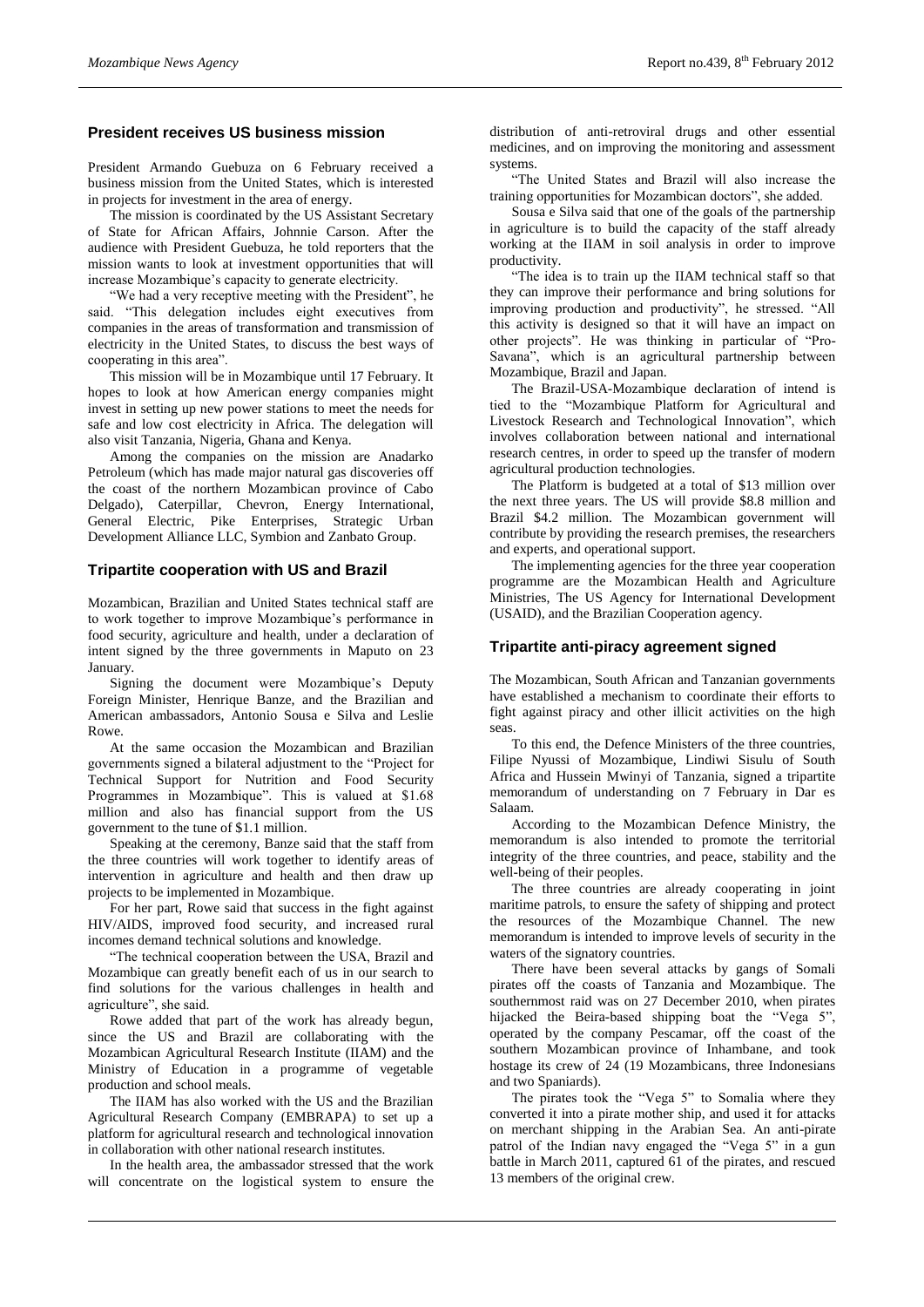## **Tete government changes resettlement strategy**

The government of the western province of Tete has rethought its resettlement strategy, and will no longer allow companies to resettle households in small, one bedroom ("type 1") houses.

According to the head of the Tete Provincial Resettlement Commission, Albertina Tivane, "because we want the quality of housing for those being resettled to improve, we have abolished the type 1 houses. They are too small and they do not allow the harmonious development of families".

Only type 2 houses or larger would be accepted, she said. They should have bathrooms, piped water and electricity, as well as a spacious yard.

Tivane was speaking at a meeting with the mining company Rio Tinto Coal Mozambique and the population of Capanga, in Benga, where Rio Tinto is operating a gigantic open cast coal mine.

The immediate problem is that 39 Capanga families have to be moved because they are living on top of the 15 kilometre route of a branch railway that will run from the Rio Tinto mine to the main Sena line. The recently rebuilt Sena line runs from the Moatize coal basin to the port of Beira.

The 39 families will be resettled provisionally in Moatize town, before they are moved again, to definitive homes that Rio Tinto will build for them at Mbodza, in Moatize district.

"In order not to compromise the operations of the company, the 39 families must be moved as quickly as possible", said Tivane. "Rio Tinto has promised the people, the Provincial Resettlement Commission and the Moatize District Government that it will comply with the agreements it has reached with the Capanga population and with the government".

In the first phase of resettlement Rio Tinto has promised to pay the rent for the houses in Moatize, and the electricity and water bills up to a maximum of 250 kilowatt hours and 15 cubic metres a month.

"The people affected, and the resettlement commission, have agreed with this proposal", said Tivane.

The change in resettlement policy follows protests in January by hundreds of families resettled by the Brazilian mining company, Vale, at the locality of Cateme, about 35 kilometres from Moatize town. Many of the houses built by Vale were type 1, and the residents complained, not only that they were too small, but that the walls were cracked and the roofs leaked.

The families staged a demonstration on 10 January, blocking the road and railway out of Moatize, and interrupting the movement of Vale coal trains for about 24 hours. Vale has promised to repair all defective houses in Cateme within six months.

## **Health Minister pledges to tackle tropical diseases**

Health Minister Alexandre Manguele announced on 30 January that his government is committed to protecting 27 million people a year from Neglected Tropical Diseases (NTDs) by 2015.

The minister was speaking at the launch in London of the largest ever worldwide initiative to tackle ten NTDs.

The international campaign is backed by the Bill  $\&$ Melinda Gates Foundation, the United States Agency for International Development (USAID), the British Department for International Development (DFID), the World Bank and thirteen pharmaceutical companies.

The aim of the campaign is to coordinate improvements in drug supply and delivery, research and development and infrastructure in order to control or eliminate NTDs by 2020.

At the launch in the Royal College of Physicians, Manguele pointed out that Mozambique has a significant NTD burden.

He revealed that the government is initiating a new integrated programme with the support of the British Department for International Development (DFID) and the United States Agency for International Development (USAID).

The programme will take a multi-sectoral approach, using the existing health and education network to carry out a mass drug administration programme. This means that whole populations will receive drugs irrespective of whether individuals have the diseases.

According to the minister, mass treatment against blinding trachoma will begin this year. Next year the government aims to administer drugs to everyone to protect them from lymphatic filariasis (elephantiasis). And the government has set a target that school based treatment should cover everyone against the threat of schistosomiasis (bilharziasis) by the end of 2014.

In total, the government will by 2015 be treating 27 million people a year against NTDs.

NTDs affect more than a billion people worldwide, and kill an estimated half a million people each year.

## **Government to invest \$200 million in Zambezi Valley**

The publically-owned Zambezi Valley Development Agency is to invest more than \$200 million in a range of projects to promote social and economic development in the region, according to the daily newspaper "Noticias".

The projects will be implemented between now and 2014 covering the areas of agriculture, fisheries, agro-processing, agro-industry, and regional planning and infrastructure.

The projects will be funded through the state budget and national and foreign cooperation partners. Operating in more than 35 districts in the provinces of Manica, Sofala, Zambezia and Tete, the development agency also receives financial support from the Exim Banks of China and India, the World Bank, and the governments of the Netherlands and Norway.

In Manica province the agency has already built a cotton ginning factory in Guro district, and plans to launch projects in the districts of Barue, Guro, Tambara and Macossa.

In Tete province the agency has plans for projects in Angonia, Cahora Bassa, Changara, Moatize, Mutarara, Tsangano, Zumbo and the city of Tete.

In Zambezia province projects will be located in Chinde, Mopeia, Inhassunge, Maganja da Costa, Milange, Mocuba and Morrumbala,

In Sofala province one of the projects is for the establishment of a tractor assembly unit in Murraca. Other projects will be in Caia, Chemba, Cheringoma, Gorongosa, Maringue, Marromeu and Muanza.

*This is a condensed version of the AIM daily news service – for details contact [aim@aim.org.mz](mailto:aim@aim.org.mz) \_\_\_\_\_\_\_\_\_\_\_\_\_\_\_\_\_\_\_\_\_\_\_\_\_\_\_\_\_\_\_\_\_\_\_\_\_\_\_\_\_\_\_\_*

*\_\_\_\_\_\_\_\_\_\_\_\_\_\_\_\_\_\_\_\_\_\_\_\_\_\_\_\_\_\_\_\_\_\_\_\_\_\_\_\_\_\_\_\_*